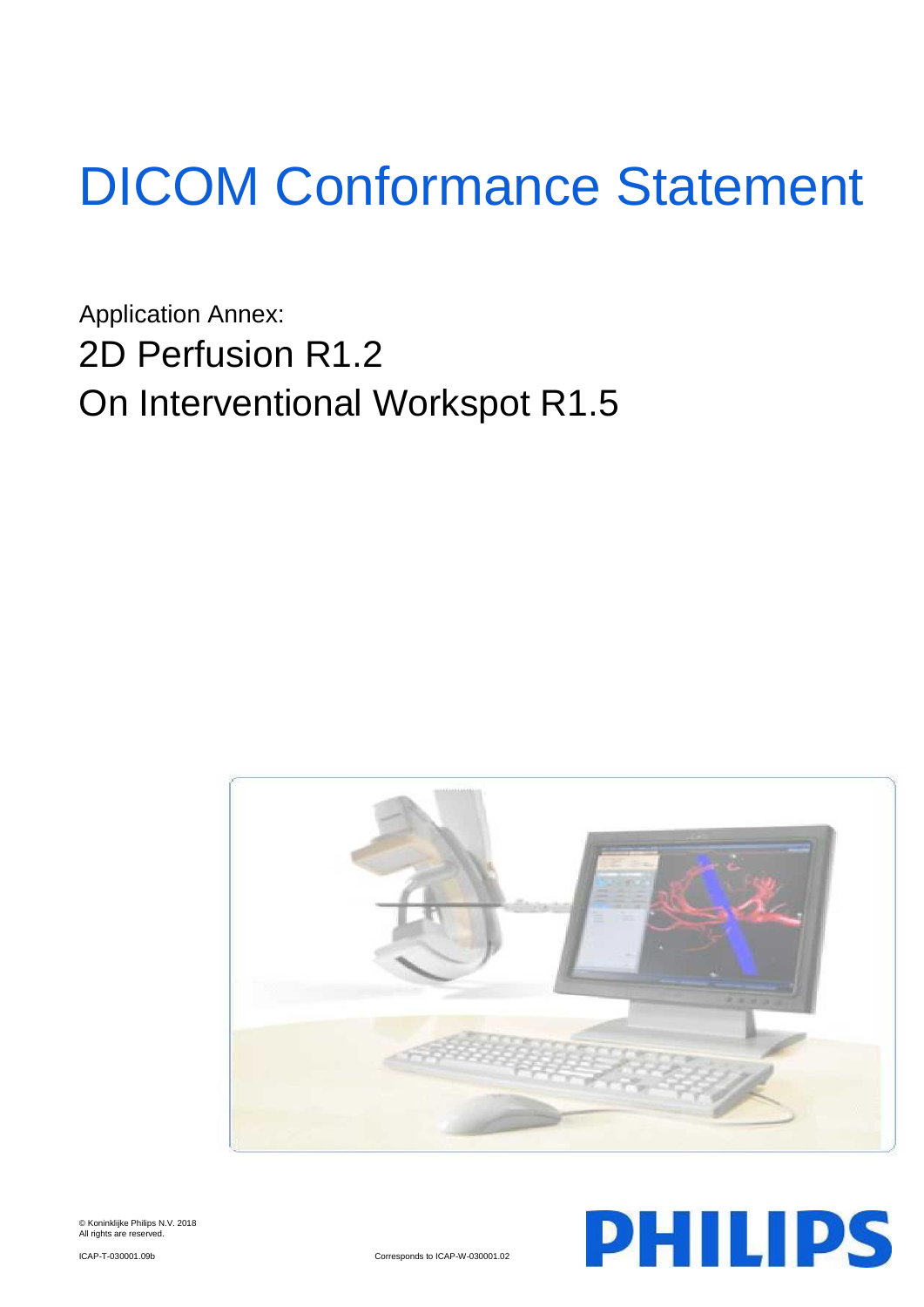**Issued by:** Philips Medical Systems Nederland BV, a Philips Healthcare company,

P.O. Box 10.000 5680 DA Best The Netherlands

Internet[: www.philips.com/dicom](http://www.philips.com/dicom)

Document Number: ICAP-PF.0034844 Date: 19-Sep-2018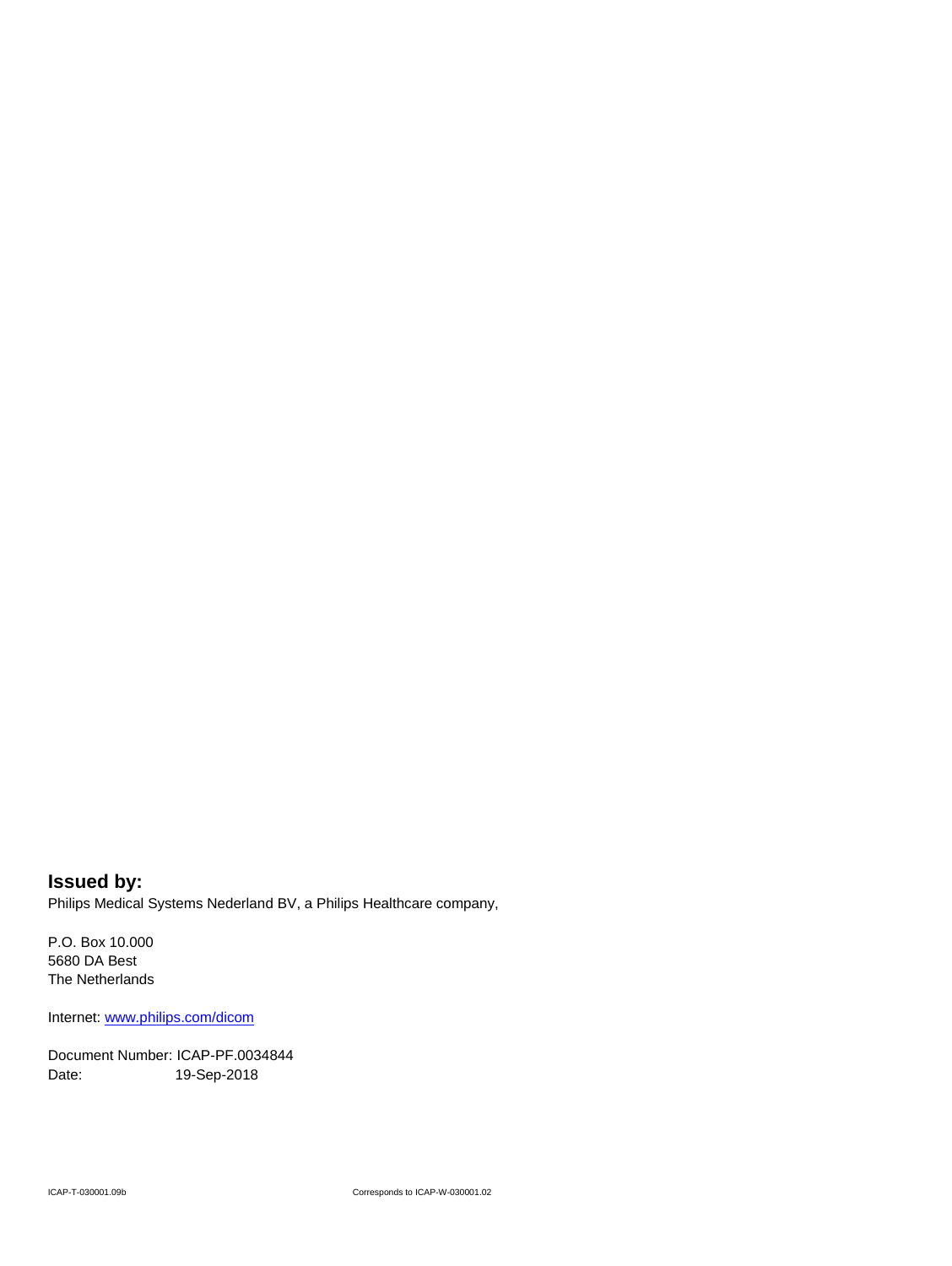# **Table of Contents**

| 1.1.     |  |
|----------|--|
| 1.2.     |  |
| 2.       |  |
| 2.1.     |  |
|          |  |
|          |  |
|          |  |
| 2.1.2.2  |  |
| 2.1.2.3. |  |
|          |  |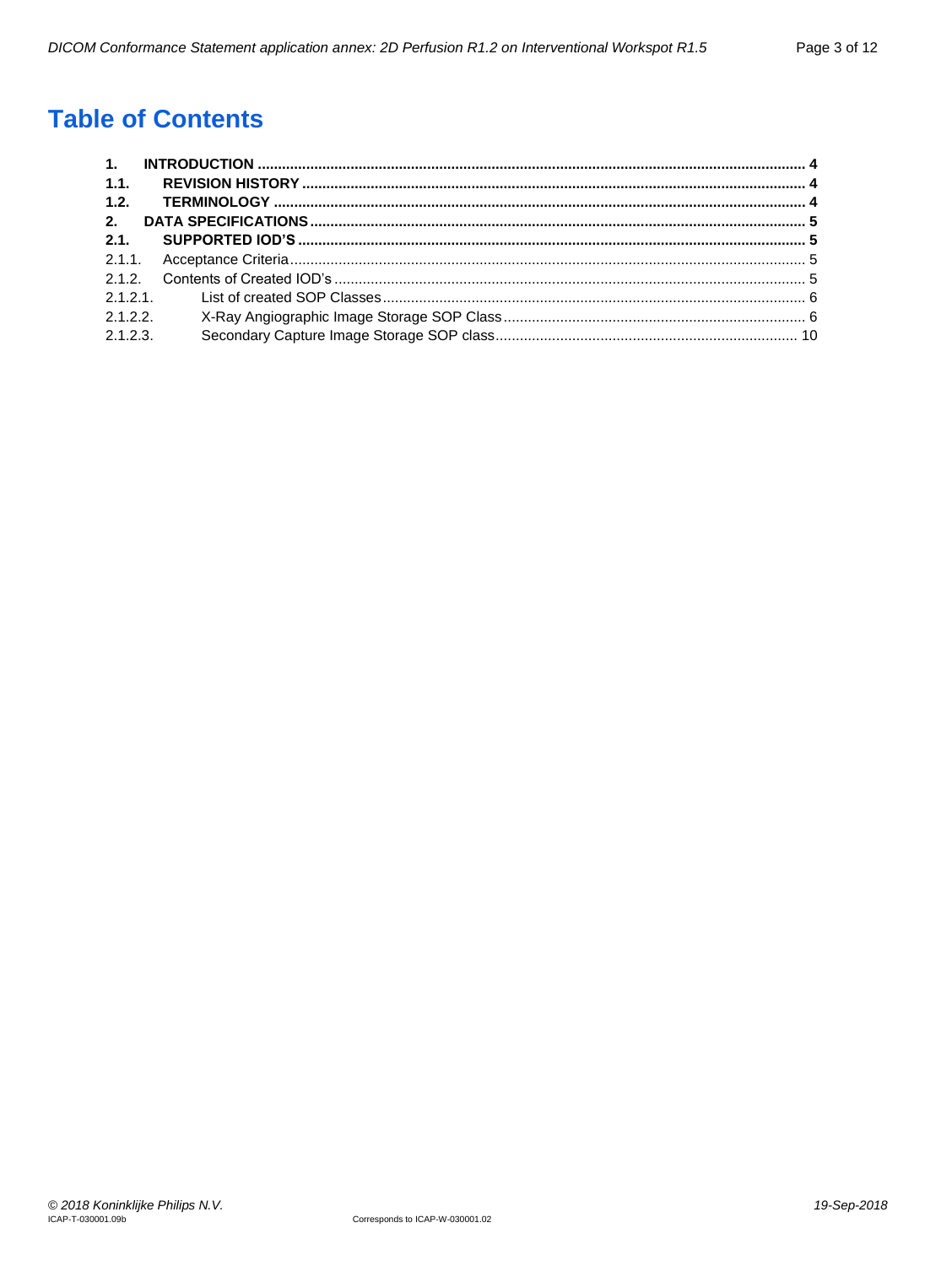# <span id="page-3-0"></span>**1. Introduction**

This DICOM Conformance Statement annex is applicable to 2D Perfusion R1.2 Application, later referred to as 2D Perfusion Application. In general the 2D Perfusion Application is the user environment for viewing and analyzing XA and SC images. 2D Perfusion imaging is designed to give clinicians deeper insight into tissue perfusion during endovascular, neurology, and oncology interventions. It can assist while trying to restore vessel patency, to overcome ischemia and compromised organ function, or while embolizing tumors. It helps clinicians to identify the severity of a patient's condition before the intervention and verify the effect and completeness of treatment immediately afterwards.

# <span id="page-3-1"></span>**1.1. Revision History**

The revision history below provides dates and differences among individual document versions.

# **Table 1: Revision History**

| <b>Document Version</b> | Date of Issue | <b>Status</b> | <b>Description</b>                                                  |
|-------------------------|---------------|---------------|---------------------------------------------------------------------|
| 00                      | 19-Sep-2018   | Authorized    | Final Version for 2D Perfusion R1.2 on Interventional Workspot R1.5 |

# <span id="page-3-2"></span>**1.2. Terminology**

| <b>DICOM</b> | Digital Imaging and Communications in Medicine |
|--------------|------------------------------------------------|
| IOD          | Information Object Definition                  |
| UID          | Unique Identifier                              |
| VR           | Value Representation                           |
| XА           | X-Ray Angiography                              |
| SC           | Secondary Capture                              |
|              |                                                |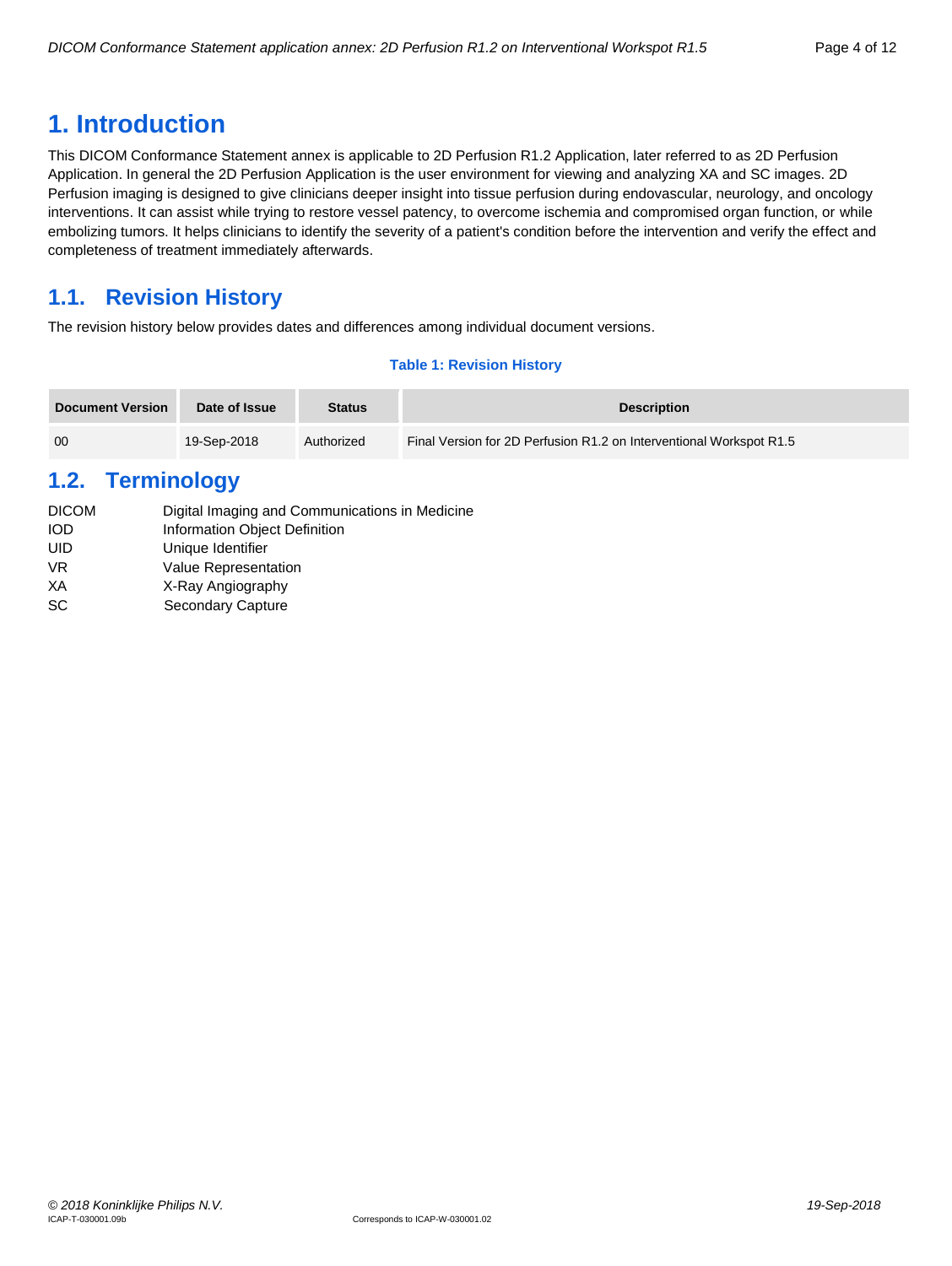# <span id="page-4-0"></span>**2. Data Specifications**

# <span id="page-4-1"></span>**2.1. Supported IOD's**

This section specifies each IOD accepted and / or created by 2D Perfusion Application.

- ACCEPTED The applicable IOD is accepted for storage in the repository of the hosting platform and supported for import 2D Perfusion Application or viewing and analysis.
- CREATED The 2D Perfusion Application supports generation of derived data by using the applicable IOD and is able to store this data in the repository of the hosting platform.

## **Table 2: Supported IOD's**

| <b>IOD</b>                                 | <b>Support</b>               |                 |                |
|--------------------------------------------|------------------------------|-----------------|----------------|
| <b>Name</b>                                | UID                          | <b>ACCEPTED</b> | <b>CREATED</b> |
| X-Ray Angiographic Image Storage SOP Class | 1.2.840.10008.5.1.4.1.1.12.1 | Yes             | Yes            |
| Secondary Capture Image Storage SOP Class  | 1.2.840.10008.5.1.4.1.1.7    | No              | Yes            |

# <span id="page-4-2"></span>**2.1.1. Acceptance Criteria**

This section specifies the acceptance criteria applied by 2D Perfusion Application to which a dataset should adhere before it can be imported into the application. This can be criteria on the highest level (e.g. data from a certain manufacturer or system model) or certain DICOM attributes mandatory to be present into the dataset holding a specific value. In case one or more Philips private attributes are required, then a list of supported Philips system models will be mentioned.

## **Table 3: Accepted system models.**

| <b>Manufacturer</b> | <b>Modality</b> | System Model Name(s) |
|---------------------|-----------------|----------------------|
| Not applicable      | Not applicable  | Not applicable       |

# **Table 4: Accepted transfer syntaxes per IOD**

| <b>IOD</b>                                    |                              | <b>Transfer Syntax</b>                                                                                                                                                                                                                                                                                                |                                                                                                                                                                                                                          |  |
|-----------------------------------------------|------------------------------|-----------------------------------------------------------------------------------------------------------------------------------------------------------------------------------------------------------------------------------------------------------------------------------------------------------------------|--------------------------------------------------------------------------------------------------------------------------------------------------------------------------------------------------------------------------|--|
| <b>Name</b>                                   | <b>UID</b>                   | <b>Name</b>                                                                                                                                                                                                                                                                                                           | <b>UID</b>                                                                                                                                                                                                               |  |
| X-Ray Angiographic Image Storage SOP<br>Class | 1.2.840.10008.5.1.4.1.1.12.1 | Implicit VR Little Endian<br>Explicit VR Big Endian<br><b>Explicit VR Little Endian</b><br>JPEG 2000 Image Compression<br>JPEG 2000 Image Compression<br>(Lossless Only)<br>JPEG Baseline (Process 1)<br>JPEG Extended (Process 2 & 4)<br>JPEG Lossless, Non-Hierarchical,<br>FOP (Process 14)<br><b>RLE Lossless</b> | 1.2.840.10008.1.2<br>1.2.840.10008.1.2.2<br>1.2.840.10008.1.2.1<br>1.2.840.10008.1.2.4.91<br>1.2.840.10008.1.2.4.90<br>1.2.840.10008.1.2.4.50<br>1.2.840.10008.1.2.4.51<br>1.2.840.10008.1.2.4.70<br>1.2.840.10008.1.2.5 |  |

#### **Table 5: Accepted attribute values**

| <b>Attribute Name</b> | <b>Attribute Number</b> | <b>Values / Comments</b> |
|-----------------------|-------------------------|--------------------------|
| Not applicable        | Not applicable          | Not applicable           |

# <span id="page-4-3"></span>**2.1.2. Contents of Created IOD's**

This section specifies in detail the attribute contents of created data objects. Attributes are grouped together by its corresponding module as specified by DICOM standard. Philips private attributes are excluded for specification.

Abbreviations used in the Module table for the column "Presence of Value" are: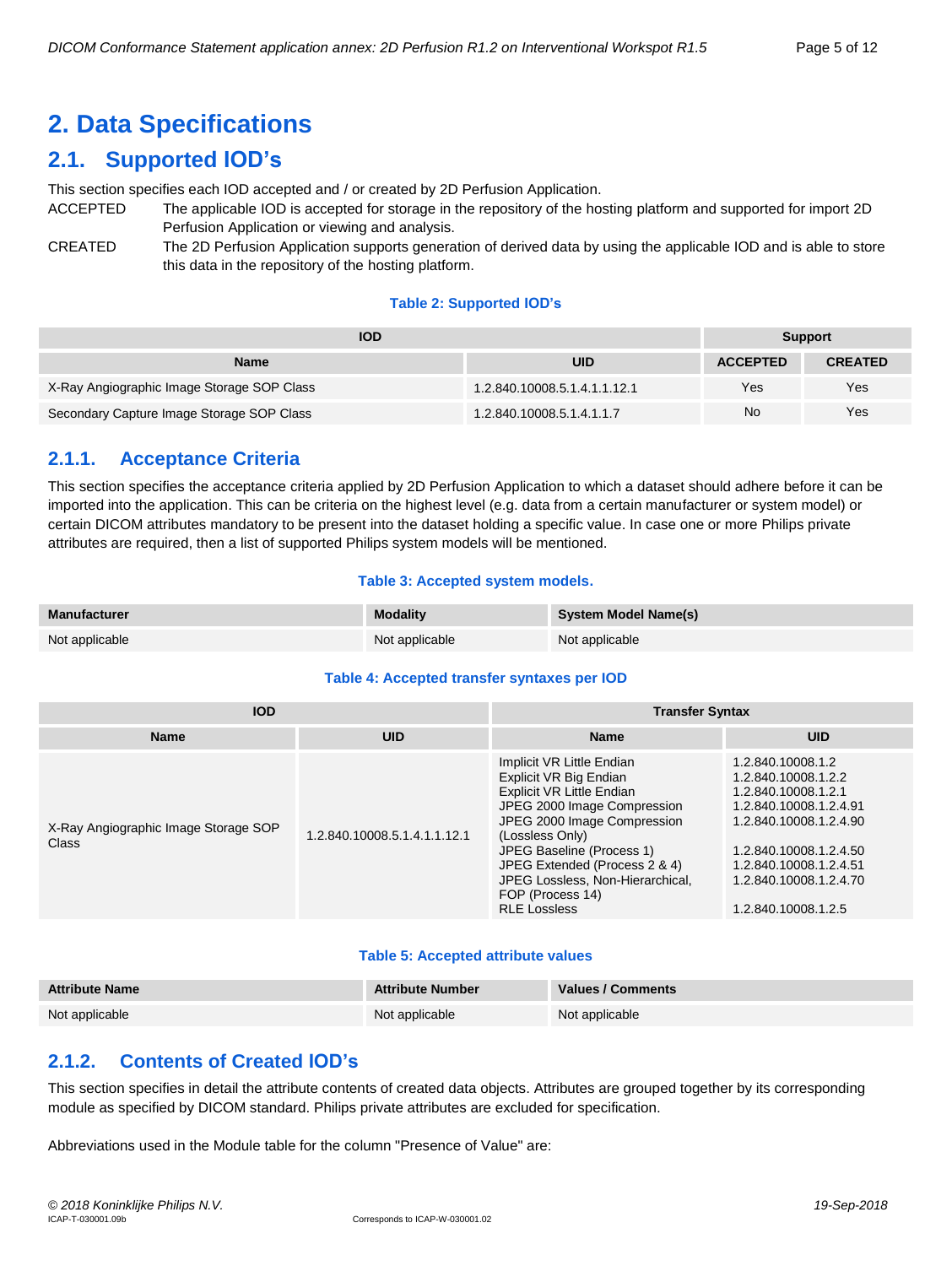- ALWAYS The attribute is always present with a value
- EMPTY The attribute is always present without any value (attribute sent zero length)
- VNAP The attribute is always present and its Value is Not Always Present (attribute sent zero length if no value is present)
- ANAP The attribute is present under specified condition if present then it will always have a value

AUTO The attribute value is generated automatically CONFIG The attribute value source is a configurable parameter COPY The attribute value source is another SOP instance FIXED The attribute value is hard-coded in the application IMPLICIT The attribute value source is a user-implicit setting MPPS The attribute value is the same as that use for Modality Performed Procedure Step MWL The attribute value source is a Modality Worklist USER The attribute value source is explicit user input

#### <span id="page-5-0"></span>**2.1.2.1. List of created SOP Classes**

# **Table 6: List of created SOP Classes**

| <b>SOP Class Name</b>                      | <b>SOP Class UID</b>         |
|--------------------------------------------|------------------------------|
| X-Ray Angiographic Image Storage SOP Class | 1.2.840.10008.5.1.4.1.1.12.1 |
| Secondary Capture Image Storage SOP Class  | 1.2.840.10008.5.1.4.1.1.7    |

# <span id="page-5-1"></span>**2.1.2.2. X-Ray Angiographic Image Storage SOP Class**

## **Table 7: IOD of Created X-Ray Angiographic Image Storage Instances**

| <b>Information Entity</b> | <b>Module</b>                   | <b>Presence Of Module</b> |
|---------------------------|---------------------------------|---------------------------|
| Patient                   | <b>Patient Module</b>           | <b>ALWAYS</b>             |
| Study                     | General Study Module            | <b>ALWAYS</b>             |
| Series                    | <b>General Series Module</b>    | <b>ALWAYS</b>             |
| Equipment                 | <b>General Equipment Module</b> | <b>ALWAYS</b>             |
| Image                     | General Image Module            | <b>ALWAYS</b>             |
|                           | Image Pixel Module              | <b>ALWAYS</b>             |
|                           | Cine Module                     | <b>ALWAYS</b>             |
|                           | <b>Multi-Frame Module</b>       | <b>ALWAYS</b>             |
|                           | <b>Display Shutter Module</b>   | <b>ALWAYS</b>             |
|                           | X-Ray Image Module              | <b>ALWAYS</b>             |
|                           | X-Ray Acquisition Module        | <b>ALWAYS</b>             |
|                           | X-Ray Table Module              | <b>ALWAYS</b>             |
|                           | <b>XA Positioner Module</b>     | <b>ALWAYS</b>             |
|                           | DX Detector Module              | <b>ALWAYS</b>             |
|                           | <b>VOI LUT Module</b>           | <b>ALWAYS</b>             |
|                           | SOP Common Module               | <b>ALWAYS</b>             |

#### **Table 8: Patient Module**

| <b>Attribute Name</b> | Tag       | <b>VR</b>     | Value | <b>Presence</b><br>of Value | <b>Source</b> | <b>Comment</b> |
|-----------------------|-----------|---------------|-------|-----------------------------|---------------|----------------|
| Patient's Name        | 0010,0010 | <b>PN</b>     |       | <b>VNAP</b>                 |               |                |
| Patient ID            | 0010,0020 | LO.           |       | <b>VNAP</b>                 |               |                |
| Patient's Birth Date  | 0010.0030 | DA            |       | <b>VNAP</b>                 |               |                |
| Patient's Sex         | 0010,0040 | <sub>CS</sub> |       | <b>VNAP</b>                 |               |                |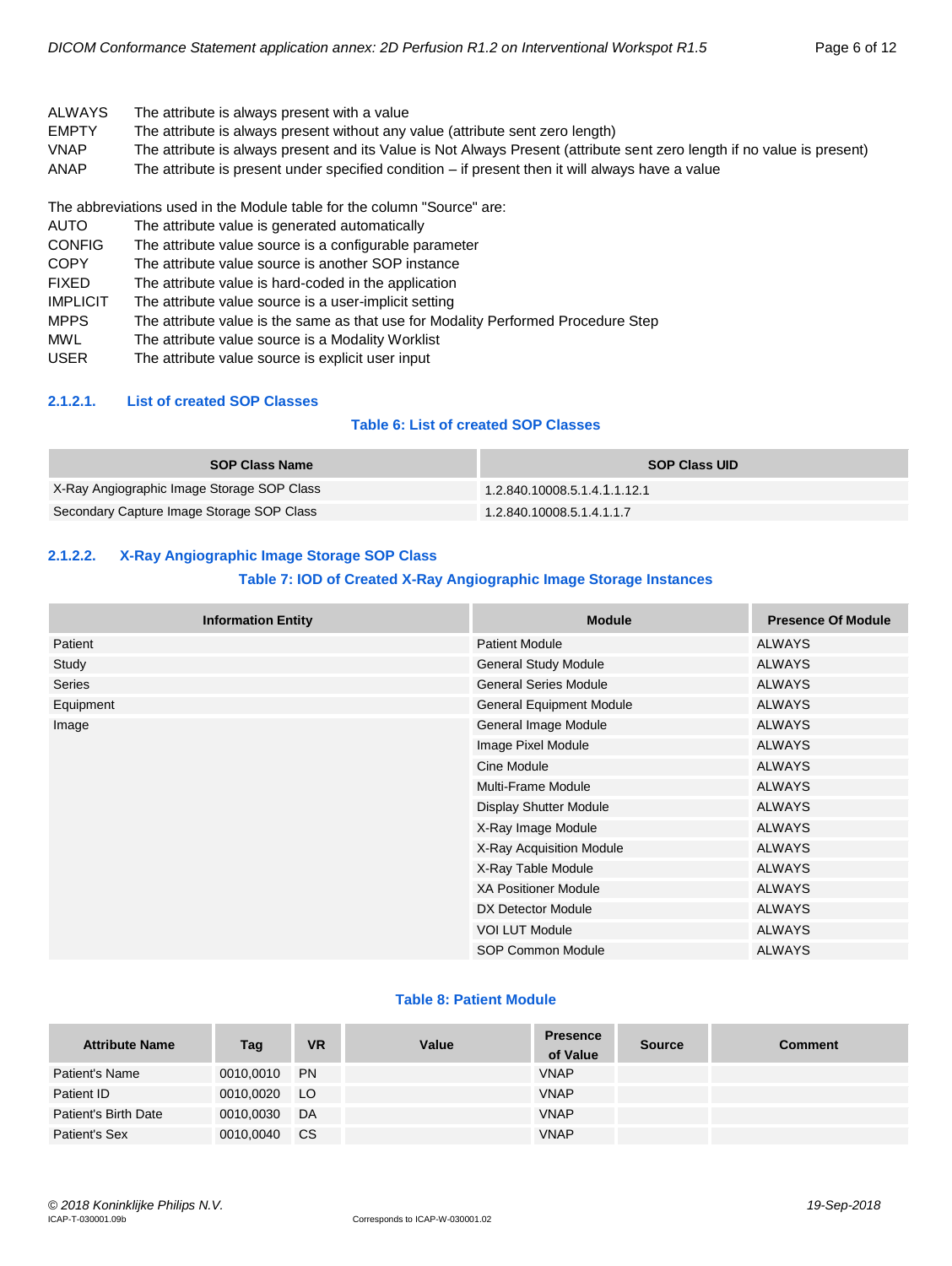## **Table 9: General Study Module**

| <b>Attribute Name</b>         | Tag       | <b>VR</b> | Value | <b>Presence</b><br>of Value | <b>Source</b> | <b>Comment</b> |
|-------------------------------|-----------|-----------|-------|-----------------------------|---------------|----------------|
| <b>Study Date</b>             | 0008,0020 | DA        |       | <b>VNAP</b>                 |               |                |
| <b>Study Time</b>             | 0008,0030 | TM        |       | <b>VNAP</b>                 |               |                |
| <b>Accession Number</b>       | 0008,0050 | <b>SH</b> |       | <b>VNAP</b>                 |               |                |
| Referring Physician's<br>Name | 0008,0090 | <b>PN</b> |       | <b>VNAP</b>                 |               |                |
| Study Instance UID            | 0020,000D | UI        |       | <b>ALWAYS</b>               |               |                |
| Study ID                      | 0020,0010 | <b>SH</b> |       | <b>VNAP</b>                 |               |                |

# **Table 10: General Series Module**

| <b>Attribute Name</b>                                | Tag       | <b>VR</b> | Value | <b>Presence</b><br>of Value | <b>Source</b> | <b>Comment</b> |
|------------------------------------------------------|-----------|-----------|-------|-----------------------------|---------------|----------------|
| Series Date                                          | 0008,0021 | DA        |       | <b>ANAP</b>                 |               |                |
| Series Time                                          | 0008,0031 | <b>TM</b> |       | ANAP                        |               |                |
| Modality                                             | 0008,0060 | <b>CS</b> |       | <b>ALWAYS</b>               |               |                |
| Series Description                                   | 0008,103E | LO        |       | ANAP                        |               |                |
| Performing Physician's<br>Name                       | 0008,1050 | <b>PN</b> |       | <b>ANAP</b>                 |               |                |
| <b>Related Series Sequence</b>                       | 0008,1250 | SQ        |       | <b>ANAP</b>                 |               |                |
| >Study Instance UID                                  | 0020,000D | UI        |       | <b>ALWAYS</b>               |               |                |
| >Series Instance UID                                 | 0020,000E | UI        |       | <b>ALWAYS</b>               |               |                |
| >Purpose of Reference<br>Code Sequence               | 0040,A170 | SQ        |       | <b>VNAP</b>                 |               |                |
| Series Instance UID                                  | 0020,000E | UI        |       | <b>ALWAYS</b>               |               |                |
| Series Number                                        | 0020,0011 | <b>IS</b> |       | <b>VNAP</b>                 |               |                |
| <b>Performed Procedure</b><br><b>Step Start Date</b> | 0040,0244 | DA        |       | <b>ANAP</b>                 |               |                |
| <b>Performed Procedure</b><br><b>Step Start Time</b> | 0040,0245 | <b>TM</b> |       | ANAP                        |               |                |
| <b>Performed Procedure</b><br>Step ID                | 0040,0253 | <b>SH</b> |       | <b>ANAP</b>                 |               |                |

# **Table 11: General Equipment Module**

| <b>Attribute Name</b>        | Tag       | <b>VR</b> | Value                   | <b>Presence</b><br>of Value | <b>Source</b> | <b>Comment</b>                                       |
|------------------------------|-----------|-----------|-------------------------|-----------------------------|---------------|------------------------------------------------------|
| Manufacturer                 | 0008,0070 | LO.       | <b>Philips</b>          | <b>ALWAYS</b>               | <b>FIXED</b>  |                                                      |
| <b>Institution Name</b>      | 0008.0080 | LO        |                         | <b>VNAP</b>                 | <b>COPY</b>   | copied from source data                              |
| Manufacturer's Model<br>Name | 0008.1090 | LO        | Interventional Workspot | <b>ALWAYS</b>               | <b>CONFIG</b> |                                                      |
| Device Serial Number         | 0018,1000 |           |                         | <b>ANAP</b>                 |               |                                                      |
| Software Versions            | 0018,1020 | LO        | 1.5.x                   | <b>ALWAYS</b>               | <b>CONFIG</b> | where "x" is the detailed<br>application SW version. |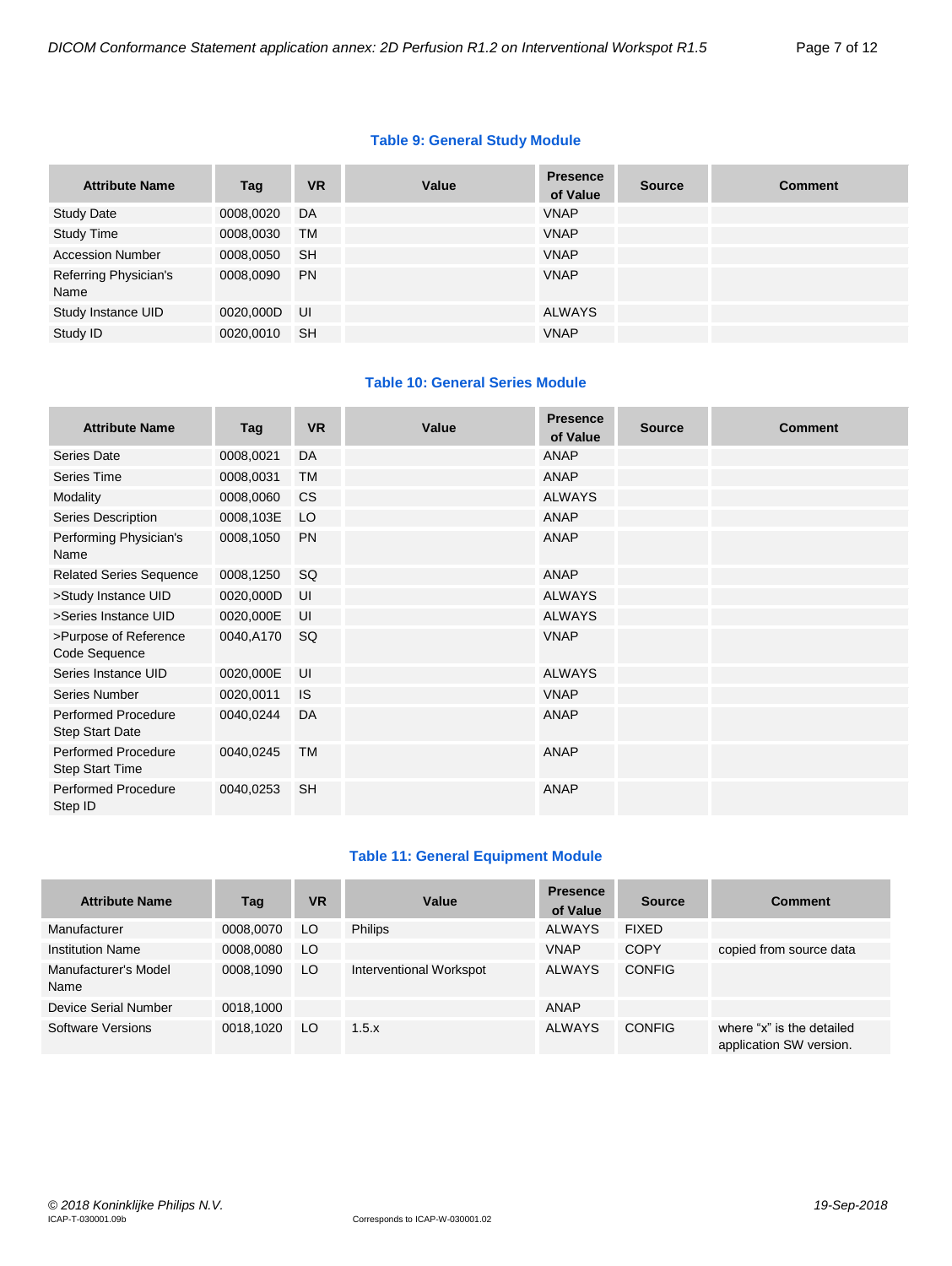| <b>Attribute Name</b>       | Tag       | <b>VR</b> | Value | <b>Presence</b><br>of Value | <b>Source</b> | <b>Comment</b> |
|-----------------------------|-----------|-----------|-------|-----------------------------|---------------|----------------|
| Image Type                  | 0008,0008 | <b>CS</b> |       | <b>ANAP</b>                 |               |                |
| <b>Acquisition Date</b>     | 0008,0022 | DA        |       | <b>ANAP</b>                 |               |                |
| <b>Content Date</b>         | 0008,0023 | DA        |       | <b>VNAP</b>                 |               |                |
| <b>Acquisition Time</b>     | 0008,0032 | <b>TM</b> |       | ANAP                        |               |                |
| <b>Content Time</b>         | 0008,0033 | <b>TM</b> |       | <b>VNAP</b>                 |               |                |
| <b>Instance Number</b>      | 0020,0013 | IS        |       | <b>VNAP</b>                 |               |                |
| <b>Patient Orientation</b>  | 0020,0020 | <b>CS</b> |       | <b>ANAP</b>                 |               |                |
| Lossy Image Compression     | 0028,2110 | <b>CS</b> |       | ANAP                        |               |                |
| Icon Image Sequence         | 0088,0200 | SQ        |       | <b>ANAP</b>                 |               |                |
| >Samples per Pixel          | 0028,0002 | <b>US</b> |       | <b>ALWAYS</b>               |               |                |
| >Photometric Interpretation | 0028,0004 | <b>CS</b> |       | <b>ALWAYS</b>               |               |                |
| >Rows                       | 0028,0010 | <b>US</b> |       | <b>ALWAYS</b>               |               |                |
| >Columns                    | 0028,0011 | <b>US</b> |       | <b>ALWAYS</b>               |               |                |
| >Bits Allocated             | 0028,0100 | <b>US</b> |       | <b>ALWAYS</b>               |               |                |
| >Bits Stored                | 0028,0101 | <b>US</b> |       | <b>ALWAYS</b>               |               |                |
| >High Bit                   | 0028,0102 | <b>US</b> |       | <b>ALWAYS</b>               |               |                |
| >Pixel Representation       | 0028,0103 | <b>US</b> |       | <b>ALWAYS</b>               |               |                |
| >Pixel Data                 | 7FE0,0010 | OW/OB     |       | <b>ANAP</b>                 |               |                |

# **Table 12: General Image Module**

# **Table 13: Image Pixel Module**

| <b>Attribute Name</b>       | Tag       | <b>VR</b> | Value | <b>Presence</b><br>of Value | <b>Source</b> | <b>Comment</b> |
|-----------------------------|-----------|-----------|-------|-----------------------------|---------------|----------------|
| Samples per Pixel           | 0028,0002 | US.       |       | <b>ALWAYS</b>               |               |                |
| Photometric Interpretation  | 0028,0004 | CS.       |       | <b>ALWAYS</b>               |               |                |
| <b>Rows</b>                 | 0028,0010 | US.       |       | <b>ALWAYS</b>               |               |                |
| Columns                     | 0028,0011 | US.       |       | <b>ALWAYS</b>               |               |                |
| <b>Bits Allocated</b>       | 0028,0100 | US.       |       | <b>ALWAYS</b>               |               |                |
| <b>Bits Stored</b>          | 0028,0101 | US.       |       | ALWAYS                      |               |                |
| High Bit                    | 0028,0102 | US.       |       | <b>ALWAYS</b>               |               |                |
| <b>Pixel Representation</b> | 0028,0103 | US.       |       | <b>ALWAYS</b>               |               |                |
| Pixel Data                  | 7FE0,0010 | OB/OW     |       | <b>VNAP</b>                 |               |                |

# **Table 14: Cine Module**

| <b>Attribute Name</b> | Tag       | <b>VR</b> | <b>Value</b> | <b>Presence</b><br>of Value | <b>Source</b> | Comment |
|-----------------------|-----------|-----------|--------------|-----------------------------|---------------|---------|
| Cine Rate             | 0018.0040 | <b>IS</b> |              | ANAP                        |               |         |
| Frame Time            | 0018,1063 | <b>DS</b> |              | <b>ALWAYS</b>               |               |         |

# **Table 15: Multi-Frame Module**

| <b>Attribute Name</b>   | Tag          | <b>VR</b> | Value | <b>Presence</b><br>of Value | <b>Source</b> | Comment |
|-------------------------|--------------|-----------|-------|-----------------------------|---------------|---------|
| Number of Frames        | 0028,0008 IS |           |       | ALWAYS                      |               |         |
| Frame Increment Pointer | 0028.0009    | - AT      |       | <b>ALWAYS</b>               |               |         |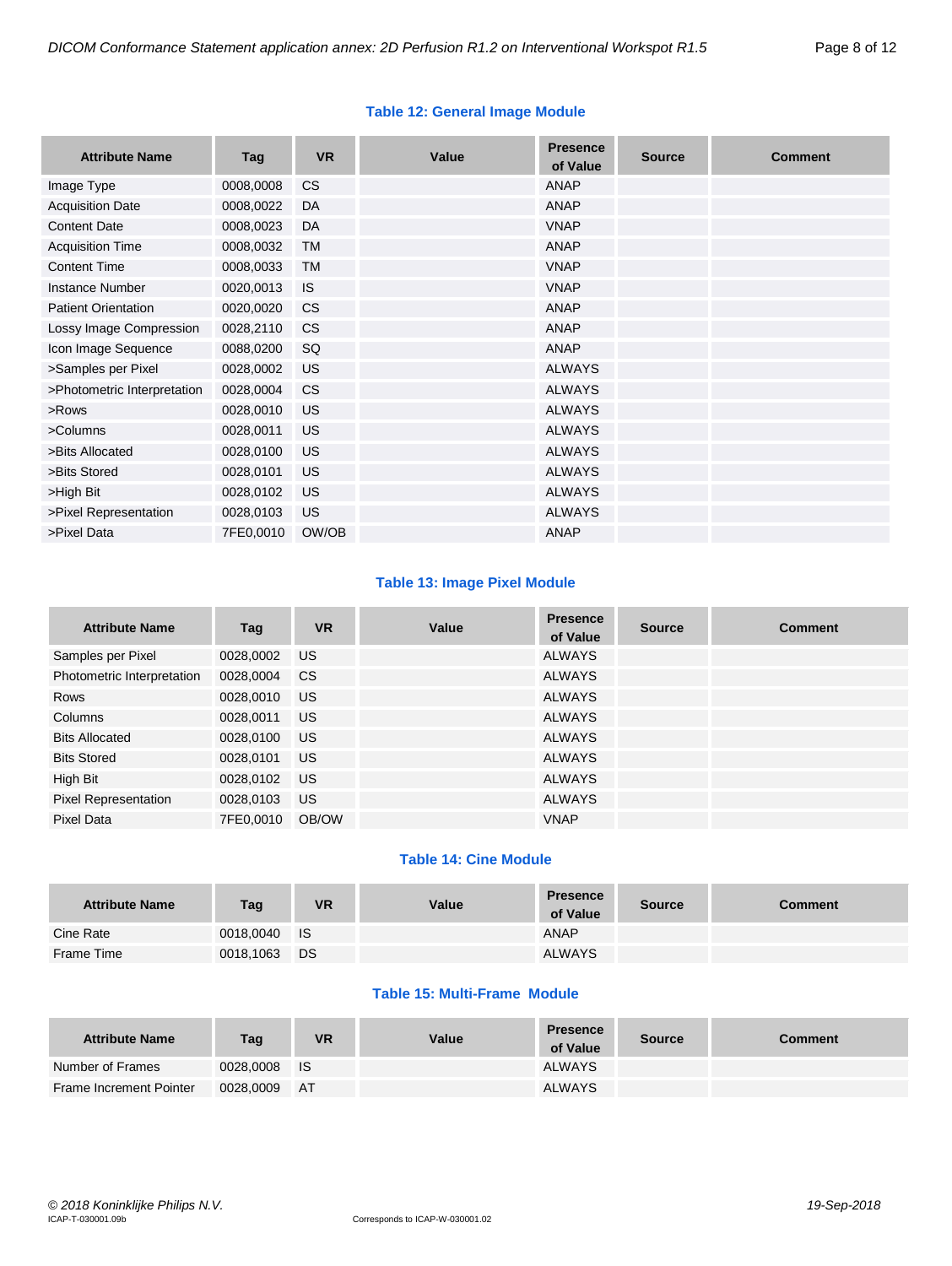# **Table 16: Display Shutter Module**

| <b>Attribute Name</b>                   | Tag          | <b>VR</b> | Value | <b>Presence</b><br>of Value | <b>Source</b> | <b>Comment</b> |
|-----------------------------------------|--------------|-----------|-------|-----------------------------|---------------|----------------|
| <b>Shutter Shape</b>                    | 0018,1600    | <b>CS</b> |       | <b>ALWAYS</b>               |               |                |
| <b>Shutter Left Vertical Edge</b>       | 0018,1602    | <b>IS</b> |       | <b>ALWAYS</b>               |               |                |
| <b>Shutter Right Vertical</b><br>Edge   | 0018,1604    | <b>IS</b> |       | <b>ALWAYS</b>               |               |                |
| Shutter Upper Horizontal<br>Edge        | 0018,1606 IS |           |       | <b>ALWAYS</b>               |               |                |
| <b>Shutter Lower Horizontal</b><br>Edge | 0018,1608    | <b>IS</b> |       | <b>ALWAYS</b>               |               |                |

# **Table 17: X-Ray Image Module**

| <b>Attribute Name</b>           | Tag       | <b>VR</b>     | Value | <b>Presence</b><br>of Value | <b>Source</b> | <b>Comment</b> |
|---------------------------------|-----------|---------------|-------|-----------------------------|---------------|----------------|
| Image Type                      | 0008,0008 | <sub>CS</sub> |       | <b>ALWAYS</b>               |               |                |
| Samples per Pixel               | 0028,0002 | US.           |       | <b>ALWAYS</b>               |               |                |
| Photometric Interpretation      | 0028,0004 | <b>CS</b>     |       | <b>ALWAYS</b>               |               |                |
| Frame Increment Pointer         | 0028,0009 | AT            |       | <b>ALWAYS</b>               |               |                |
| <b>Bits Allocated</b>           | 0028,0100 | US.           |       | <b>ALWAYS</b>               |               |                |
| <b>Bits Stored</b>              | 0028,0101 | US.           |       | <b>ALWAYS</b>               |               |                |
| High Bit                        | 0028,0102 | US.           |       | <b>ALWAYS</b>               |               |                |
| <b>Pixel Representation</b>     | 0028,0103 | <b>US</b>     |       | <b>ALWAYS</b>               |               |                |
| Pixel Intensity<br>Relationship | 0028,1040 | CS.           |       | <b>ALWAYS</b>               |               |                |
| Lossy Image Compression         | 0028.2110 | <b>CS</b>     |       | <b>ALWAYS</b>               |               |                |

# **Table 18: X-Ray Acquisition Module**

| <b>Attribute Name</b>    | Tag          | <b>VR</b> | Value | <b>Presence</b><br>of Value | <b>Source</b> | <b>Comment</b> |
|--------------------------|--------------|-----------|-------|-----------------------------|---------------|----------------|
| <b>KVP</b>               | 0018,0060    | DS        |       | <b>VNAP</b>                 |               |                |
| Exposure Time            | 0018,1150 IS |           |       | <b>VNAP</b>                 |               |                |
| <b>Radiation Setting</b> | 0018,1155 CS |           |       | <b>ALWAYS</b>               |               |                |
| Imager Pixel Spacing     | 0018,1164    | DS        |       | ANAP                        |               |                |
| <b>Pixel Spacing</b>     | 0028,0030    | DS        |       | <b>ALWAYS</b>               |               |                |

# **Table 19: X-Ray Table Module**

| <b>Attribute Name</b> | Tag       | VR  | Value | <b>Presence</b><br>of Value | <b>Source</b> | Comment |
|-----------------------|-----------|-----|-------|-----------------------------|---------------|---------|
| <b>Table Motion</b>   | 0018,1134 | DS  |       | <b>VNAP</b>                 |               |         |
| Table Angle           | 0018,1138 | DS. |       | ANAP                        |               |         |

# **Table 20: XA Positioner Module**

| <b>Attribute Name</b>                | Tag | <b>VR</b> | Value | <b>Presence</b><br>of Value | <b>Source</b> | Comment |
|--------------------------------------|-----|-----------|-------|-----------------------------|---------------|---------|
| Distance Source to Patient 0018,1111 |     | D.S       |       | <b>ANAP</b>                 |               |         |
| Distance Source to Patient 0018,1111 |     | D.S       |       | ANAP                        |               |         |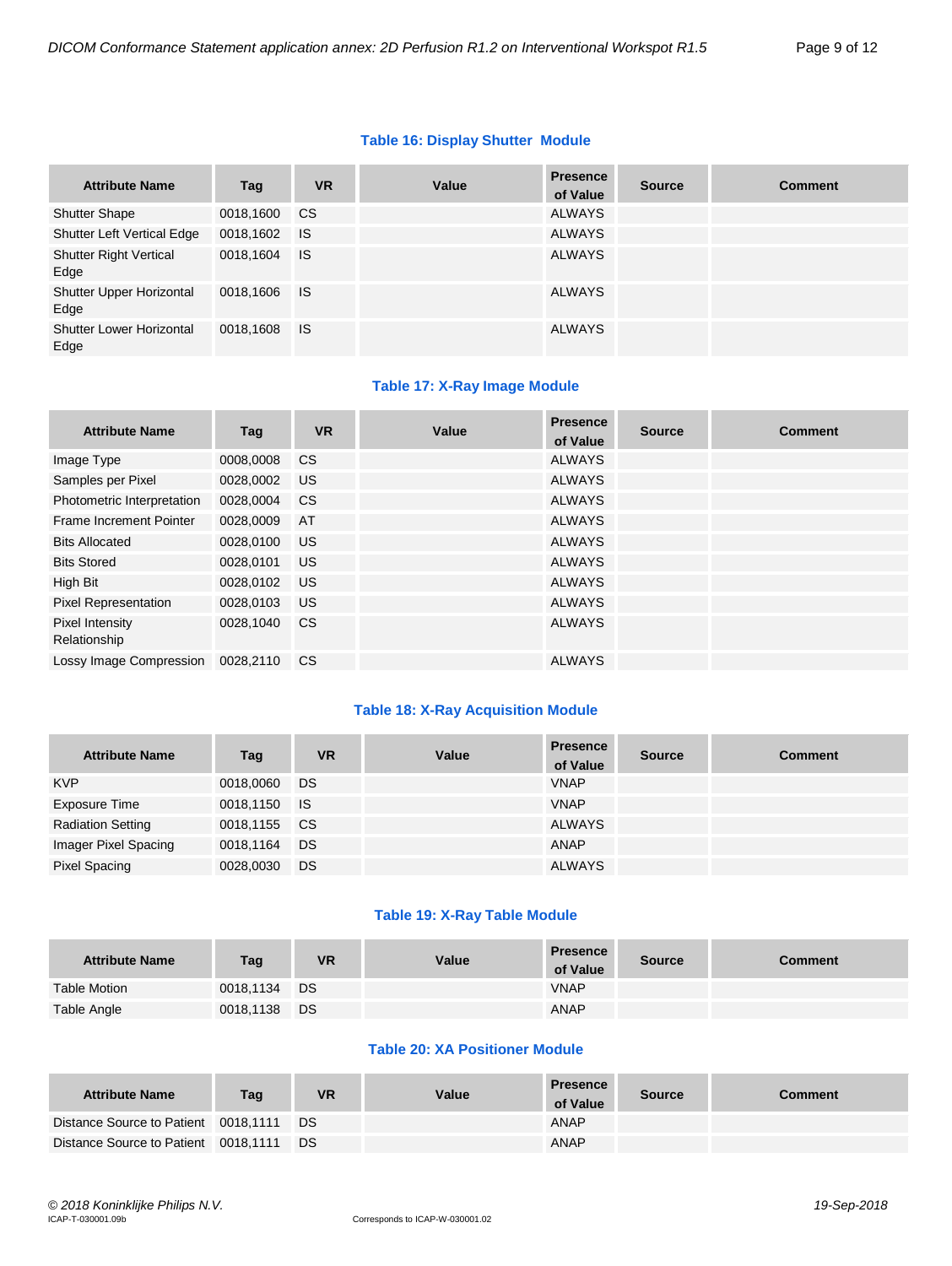| <b>Positioner Motion</b>                       | 0018,1500 CS |           | <b>VNAP</b> |  |  |
|------------------------------------------------|--------------|-----------|-------------|--|--|
| <b>Positioner Primary Angle</b>                | 0018,1510    | DS        | <b>VNAP</b> |  |  |
| <b>Positioner Secondary</b><br>Angle           | 0018,1511    | DS        | <b>VNAP</b> |  |  |
| <b>Positioner Primary Angle</b><br>Increment   | 0018,1520    | <b>DS</b> | <b>VNAP</b> |  |  |
| <b>Positioner Secondary</b><br>Angle Increment | 0018,1521    | DS        | <b>VNAP</b> |  |  |

#### **Table 21: DX Detector Module**

| <b>Attribute Name</b> | Tag       | <b>VR</b> | Value | <b>Presence</b><br>of Value | <b>Source</b> | <b>Comment</b> |
|-----------------------|-----------|-----------|-------|-----------------------------|---------------|----------------|
| Imager Pixel Spacing  | 0018.1164 | DS        |       | <b>ALWAYS</b>               |               |                |
| Pixel Spacing         | 0028,0030 | DS        |       | <b>ALWAYS</b>               |               |                |

# **Table 22: VOI LUT Module**

| <b>Attribute Name</b> | Tag       | <b>VR</b> | Value | <b>Presence</b><br>of Value | <b>Source</b> | <b>Comment</b> |
|-----------------------|-----------|-----------|-------|-----------------------------|---------------|----------------|
| <b>Window Center</b>  | 0028.1050 | DS        |       | <b>ALWAYS</b>               |               |                |
| Window Width          | 0028,1051 | DS        |       | <b>ALWAYS</b>               |               |                |

# **Table 23: SOP Common Module**

| <b>Attribute Name</b>  | Tag       | <b>VR</b> | Value                        | <b>Presence</b><br>of Value | <b>Source</b> | <b>Comment</b> |
|------------------------|-----------|-----------|------------------------------|-----------------------------|---------------|----------------|
| Instance Creation Date | 0008.0012 | DA        |                              | <b>ANAP</b>                 |               |                |
| Instance Creation Time | 0008.0013 | <b>TM</b> |                              | <b>ANAP</b>                 |               |                |
| SOP Class UID          | 0008.0016 | UI        | 1.2.840.10008.5.1.4.1.1.12.1 | ALWAYS                      |               |                |
| SOP Instance UID       | 0008,0018 | UI        |                              | <b>ALWAYS</b>               |               |                |
| Instance Number        | 0020.0013 | - IS      |                              | ANAP                        |               |                |

## <span id="page-9-0"></span>**2.1.2.3. Secondary Capture Image Storage SOP class**

# **Table 24: IOD of Created Secondary Capture Image Storage SOP Class Instances**

| <b>Information Entity</b> | <b>Module</b>                   | <b>Presence Of Module</b> |
|---------------------------|---------------------------------|---------------------------|
| Patient                   | <b>Patient Module</b>           | <b>ALWAYS</b>             |
| Study                     | <b>General Study Module</b>     | <b>ALWAYS</b>             |
| <b>Series</b>             | <b>General Series Module</b>    | <b>ALWAYS</b>             |
| Equipment                 | <b>General Equipment Module</b> | CONDITIONAL               |
|                           | <b>SC Equipment Module</b>      | <b>ALWAYS</b>             |
| Image                     | General Image Module            | <b>ALWAYS</b>             |
|                           | Image Pixel Module              | <b>ALWAYS</b>             |
|                           | SOP Common Module               | <b>ALWAYS</b>             |
|                           | ________                        |                           |

#### **Table 25: Patient Module**

| <b>Attribute Name</b>       | Tag       | <b>VR</b> | Value | Presence<br>of Value | <b>Source</b> | <b>Comment</b>          |
|-----------------------------|-----------|-----------|-------|----------------------|---------------|-------------------------|
| Patient's Name              | 0010.0010 | <b>PN</b> |       | ALWAYS               | <b>COPY</b>   | copied from source data |
| Patient ID                  | 0010.0020 | LO.       |       | ALWAYS               | <b>COPY</b>   | copied from source data |
| <b>Patient's Birth Date</b> | 0010,0030 | DA        |       | <b>ALWAYS</b>        | <b>COPY</b>   | copied from source data |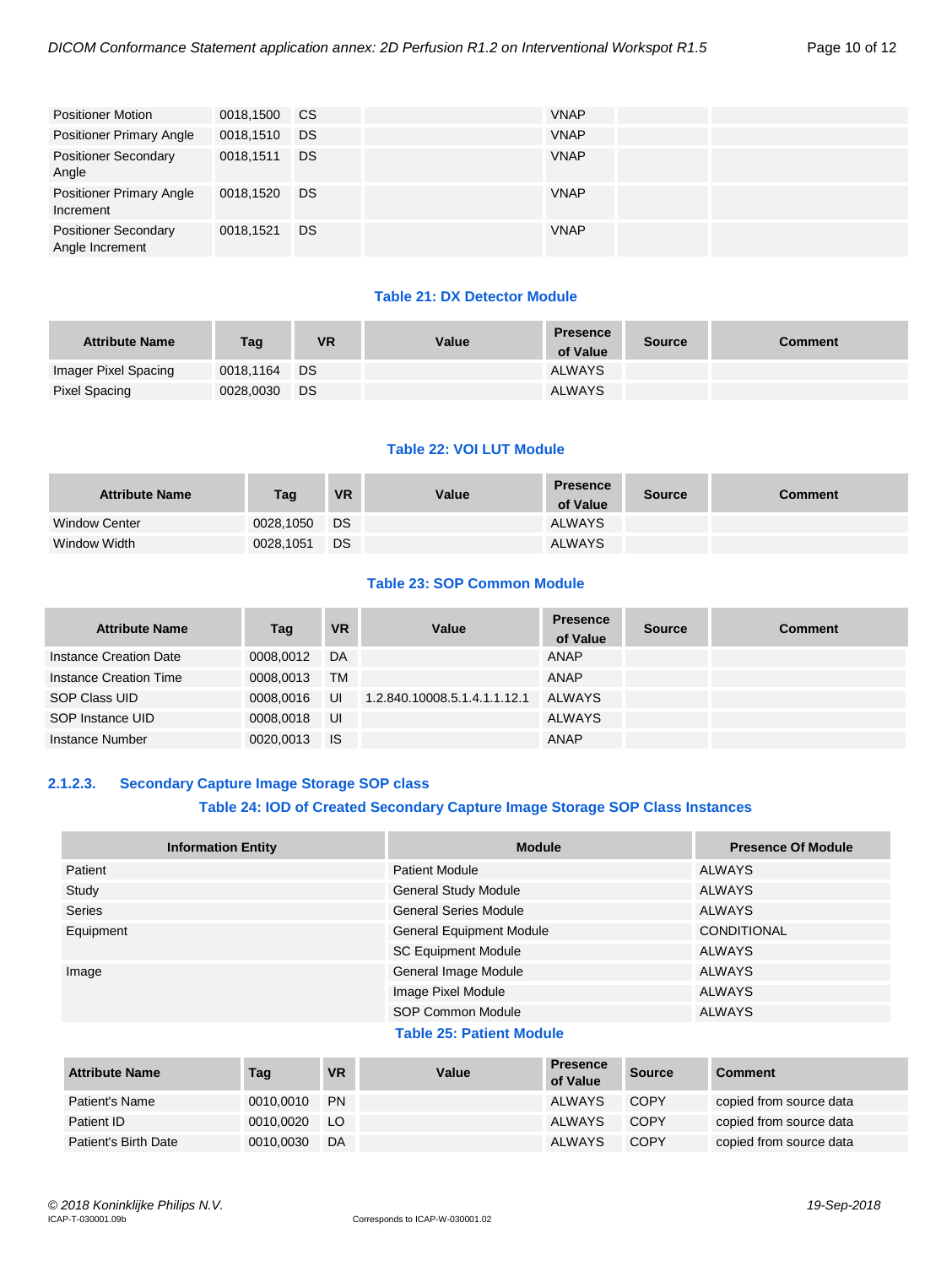Patient's Sex 0010,0040 CS ALWAYS COPY copied from source data

# **Table 26: General Study Module**

| <b>Attribute Name</b>      | Tag       | <b>VR</b> | Value | <b>Presence</b><br>of Value | <b>Source</b> | <b>Comment</b>          |
|----------------------------|-----------|-----------|-------|-----------------------------|---------------|-------------------------|
| <b>Study Date</b>          | 0008.0020 | DA        |       | <b>ALWAYS</b>               | <b>COPY</b>   | copied from source data |
| <b>Study Time</b>          | 0008,0030 | TM        |       | <b>ALWAYS</b>               | <b>COPY</b>   | copied from source data |
| <b>Accession Number</b>    | 0008.0050 | <b>SH</b> |       | <b>VNAP</b>                 | <b>COPY</b>   | copied from source data |
| Referring Physician's Name | 0008,0090 | <b>PN</b> |       | <b>VNAP</b>                 | <b>COPY</b>   | copied from source data |
| Study Instance UID         | 0020.000D | IJ        |       | <b>ALWAYS</b>               | <b>COPY</b>   | copied from source data |
| Study ID                   | 0020.0010 | <b>SH</b> |       | <b>ALWAYS</b>               | <b>COPY</b>   | copied from source data |

# **Table 27: General Series Module**

| <b>Attribute Name</b>                  | Tag       | <b>VR</b>     | Value | <b>Presence</b><br>of Value | <b>Source</b> | <b>Comment</b>          |
|----------------------------------------|-----------|---------------|-------|-----------------------------|---------------|-------------------------|
| Series Date                            | 0008,0021 | DA            |       | <b>ALWAYS</b>               | COPY          | copied from source data |
| Series Time                            | 0008.0031 | <b>TM</b>     |       | ALWAYS                      | COPY          | copied from source data |
| Modality                               | 0008,0060 | <sub>CS</sub> |       | <b>ALWAYS</b>               | <b>COPY</b>   | copied from source data |
| Series Instance UID                    | 0020.000E | UI            |       | ALWAYS                      | <b>COPY</b>   | copied from source data |
| Series Number                          | 0020.0011 | <b>IS</b>     |       | <b>VNAP</b>                 | <b>COPY</b>   | copied from source data |
| <b>Related Series Sequence</b>         | 0008,1250 | <b>SQ</b>     |       | <b>VNAP</b>                 |               |                         |
| >Study Instance UID                    | 0020.000D | UI            |       | <b>ALWAYS</b>               |               |                         |
| >Series Instance UID                   | 0020.000E | UI            |       | <b>ALWAYS</b>               |               |                         |
| >Purpose of Reference Code<br>Sequence | 0040.A170 | <b>SQ</b>     |       | <b>EMPTY</b>                |               |                         |

# **Table 28: General Equipment Module**

| <b>Attribute Name</b>     | Taq       | <b>VR</b> | Value                   | <b>Presence</b><br>of Value | <b>Source</b> | Comment                                              |
|---------------------------|-----------|-----------|-------------------------|-----------------------------|---------------|------------------------------------------------------|
| Manufacturer              | 0008.0070 | LO        | <b>Philips</b>          | ALWAYS                      | <b>FIXED</b>  |                                                      |
| <b>Institution Name</b>   | 0008.0080 | LO        |                         | <b>VNAP</b>                 | <b>COPY</b>   | copied from source data                              |
| Manufacturer's Model Name | 0008,1090 | LO        | Interventional Workspot | ALWAYS                      | <b>CONFIG</b> |                                                      |
| Device Serial Number      | 0018,1000 |           |                         | ANAP                        |               |                                                      |
| Software Versions         | 0018.1020 | LO.       | 1.5.x                   | ALWAYS                      | <b>CONFIG</b> | where "x" is the detailed<br>application SW version. |

## **Table 29 : SC Equipment Module**

| <b>Attribute Name</b> | Tag          | <b>VR</b> | Value      | <b>Presence</b><br>of Value | <b>Source</b> | Comment |
|-----------------------|--------------|-----------|------------|-----------------------------|---------------|---------|
| Modality              | 0008,0060 CS |           |            | ANAP                        |               |         |
| Conversion Type       | 0008,0064 CS |           | <b>WSD</b> | <b>ALWAYS</b>               |               |         |

## **Table 30: General Image Module**

| <b>Attribute Name</b>      | Taq          | <b>VR</b> | Value | <b>Presence</b><br>of Value | Source | Comment |
|----------------------------|--------------|-----------|-------|-----------------------------|--------|---------|
| Instance Number            | 0020,0013 IS |           |       | <b>ALWAYS</b>               |        |         |
| <b>Patient Orientation</b> | 0020,0020    | <b>CS</b> |       | <b>VNAP</b>                 |        |         |